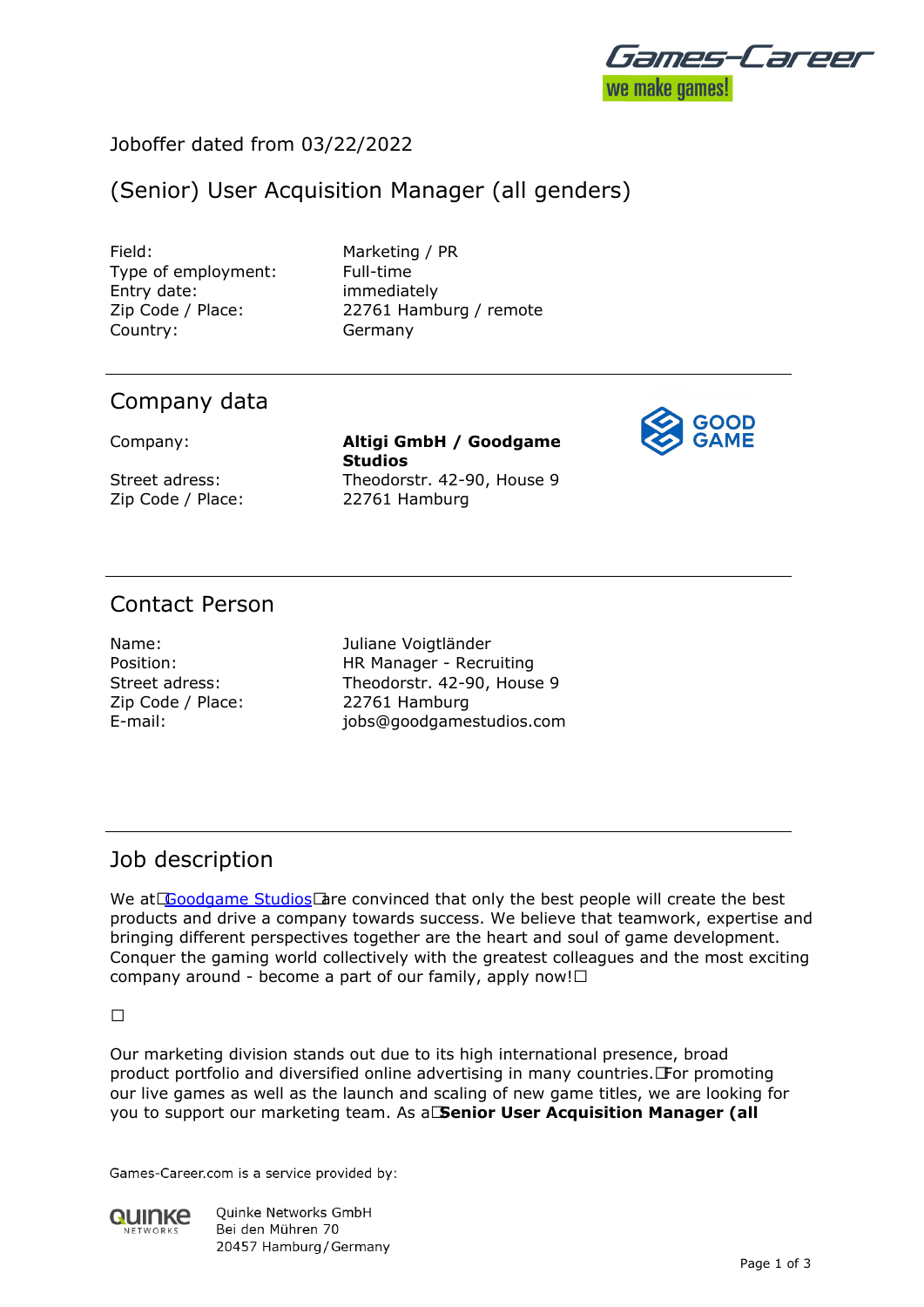

**genders)** Hamburg or remote - you will work on media buying on self service platforms and acquire new users for our games.

 $\Box$ 

## **YOUR MISSION**

- Plan and manage online marketing campaigns to acquire new players worldwide for our mobile and browser games. You will be responsible for your own budget (games and countries)
- Monitor and optimize user acquisition campaigns (CPM, CPC, CPA/CPI) according to profitability goals and analyze the related KPIs
- Manage relationships with agencies and different advertising media partners, such as Facebook, Google, video networks, native ads partners, mobile advertising networks and affiliates
- Conceptualize and develop strategic topics and coordinate respective projects
- Work closely with other marketing teams and other departments (e.g. Game Studios)
- Support the continuous development of our marketing analytics and adtech stack

 $\Box$ 

## **YOUR BACKSTORY**

- Relevant hands on experience in a similar role in Online and / or Mobile performance marketing (experience in gaming is a plus)
- Solid experience with handling ad agencies and networks as suppliers
- Good understanding of marketing analytics and adtech
- You are self-motivated, proactive, dedicated and organized. You like challenging environments and have perseverance in the face of obstacles
- Very good analytical and conceptual skills; a good knowledge of Excel is required
- Strong team player with good negotiation skills in an international environment
- Fluent in English

#### $\Box$

## **SOUNDS GREAT? MORE REASONS TO TAKE THIS MISSION**

- You have full flexibility: Work remotely or come and work from our modern office in Hamburg with roof terrace, cafeteria, common rooms, gaming and lounging etc. or take a lap in the swimming pool on our beautiful campus
- You join a supportive team in a pragmatic, yet challenging environment, flat hierarchies and state of the art technologies
- You will get the chance to work with multidisciplinary and experienced colleagues from the entire production lifecycle
- You will experience a culture of continuous development and learning opportunities
- You won't ever have to be hungry again. There are fresh fruits, snacks and drinks available at the office

Games-Career.com is a service provided by:



**Ouinke Networks GmbH** Bei den Mühren 70 20457 Hamburg / Germany